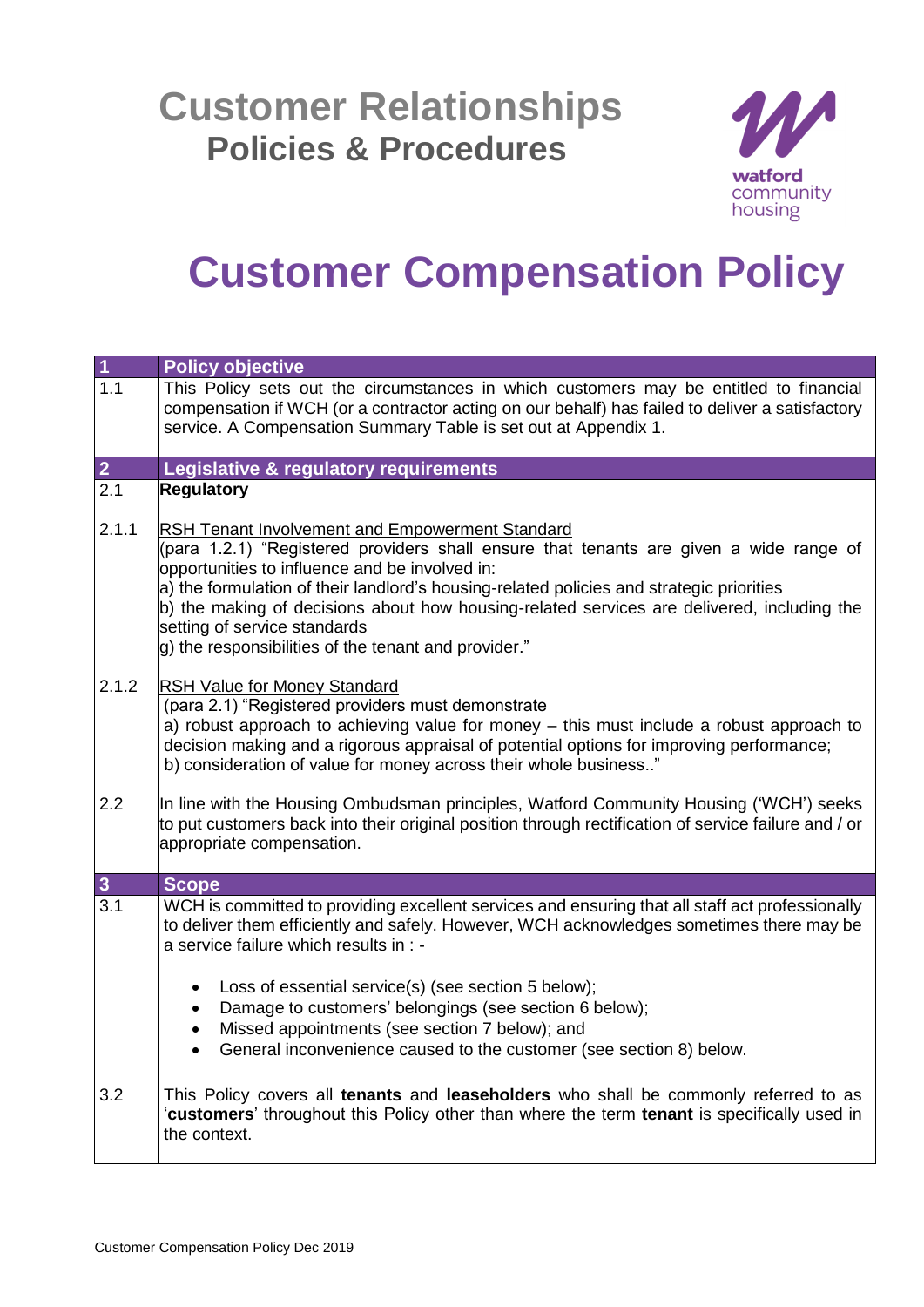| $\overline{3.3}$ | The Policy also covers all WCH repairs and maintenance contractors who should be required<br>to sign up to their obligations set out below. This is a standard clause under the contract. The<br>relevant WCH Category Manager will be responsible for ensuring this happens.                                                                                                                                                                                                                                                                                                                                                                                                                  |
|------------------|------------------------------------------------------------------------------------------------------------------------------------------------------------------------------------------------------------------------------------------------------------------------------------------------------------------------------------------------------------------------------------------------------------------------------------------------------------------------------------------------------------------------------------------------------------------------------------------------------------------------------------------------------------------------------------------------|
| 3.4              | This Policy does not negate the need for customers to have their own contents insurance in<br>place covering damage or losses to internal fixtures and fittings in the property.                                                                                                                                                                                                                                                                                                                                                                                                                                                                                                               |
| 3.5              | The Policy does not cover compensation for damage caused by circumstances and situations<br>beyond WCH's control including flood, fire, environmental / weather damage, break-ins and<br>other events of this nature.                                                                                                                                                                                                                                                                                                                                                                                                                                                                          |
| 3.6              | This Policy does not cover losses or reductions in service paid for by a service charge (e.g.<br>communal cleaning or grounds maintenance). These service issues are taken into account<br>when setting the following years' service charges.                                                                                                                                                                                                                                                                                                                                                                                                                                                  |
| 3.7              | Where there is a legal right to compensation (e.g. in decant situations and home alterations &<br>improvements) the relevant policies should be applied. Please see the Decant and Alterations<br>Policies for further information.                                                                                                                                                                                                                                                                                                                                                                                                                                                            |
| 4.               | <b>Loss of Essential Services for Tenants</b>                                                                                                                                                                                                                                                                                                                                                                                                                                                                                                                                                                                                                                                  |
| 4.1              | Where there is a loss of essential service(s) to a tenant such as water, electricity, gas<br>(communal or individual) or drainage caused by WCH or one of our contractors, WCH will<br>provide compensation as follows: -                                                                                                                                                                                                                                                                                                                                                                                                                                                                      |
| 4.2              | <b>Communal Heating / Hot Water</b>                                                                                                                                                                                                                                                                                                                                                                                                                                                                                                                                                                                                                                                            |
| 4.2.1            | Where there is a loss of communal heating or hot water from the primary heating source which<br>cannot be repaired within 72 hours, compensation may be claimed. This only applies to<br>communal heating on a seasonal basis, e.g. during colder weather. Hot water loss applies all<br>year round. Compensation will be paid for each day or part day (to the nearest half day) after<br>the 72 hour period at the relevant daily charge for heating and hot water uplifted by 50% for<br>general inconvenience and to cover additional costs of running electric fan heaters.                                                                                                               |
| 4.2.2            | For individual properties, where heating is lost for any length of time, WCH will offer to supply<br>an electric fan heater to the tenant from our stock or this may be provided by the tenant<br>themselves. This is meant as a temporary solution, and in either case WCH will pay<br>compensation for additional heating costs at the rate of £10 per week. Where heating is lost<br>for less than one week the £10 compensation will be paid as a flat rate payment.                                                                                                                                                                                                                       |
| 4.2.3            | Compensation will not be paid where the loss of service is caused by misuse or damage by<br>a customer.                                                                                                                                                                                                                                                                                                                                                                                                                                                                                                                                                                                        |
| 4.2.4            | Losses of communal heating or hot water will, from an operational perspective, be dealt with<br>under the Communal Services Failure Procedure.                                                                                                                                                                                                                                                                                                                                                                                                                                                                                                                                                 |
| 4.3              | Loss of Room Use                                                                                                                                                                                                                                                                                                                                                                                                                                                                                                                                                                                                                                                                               |
| 4.3.1            | Loss of the use of a room for 72 hours or more where this is due to action or inaction on the<br>part of WCH will be compensated at 20% of the net daily rent per room e.g. if rent was £120<br>per week for a property, compensation of £3.43 per room per day would be paid.<br>Compensation will not be paid if the loss of the use of a room is due to the action or inaction<br>of the tenant (e.g. carrying out their own repairs or works to the property or failing to report<br>a repair to us within a reasonable timescale). If room loss becomes significant, a decant<br>may be necessary in which the Decant Policy and Procedure should be referred to for further<br>guidance. |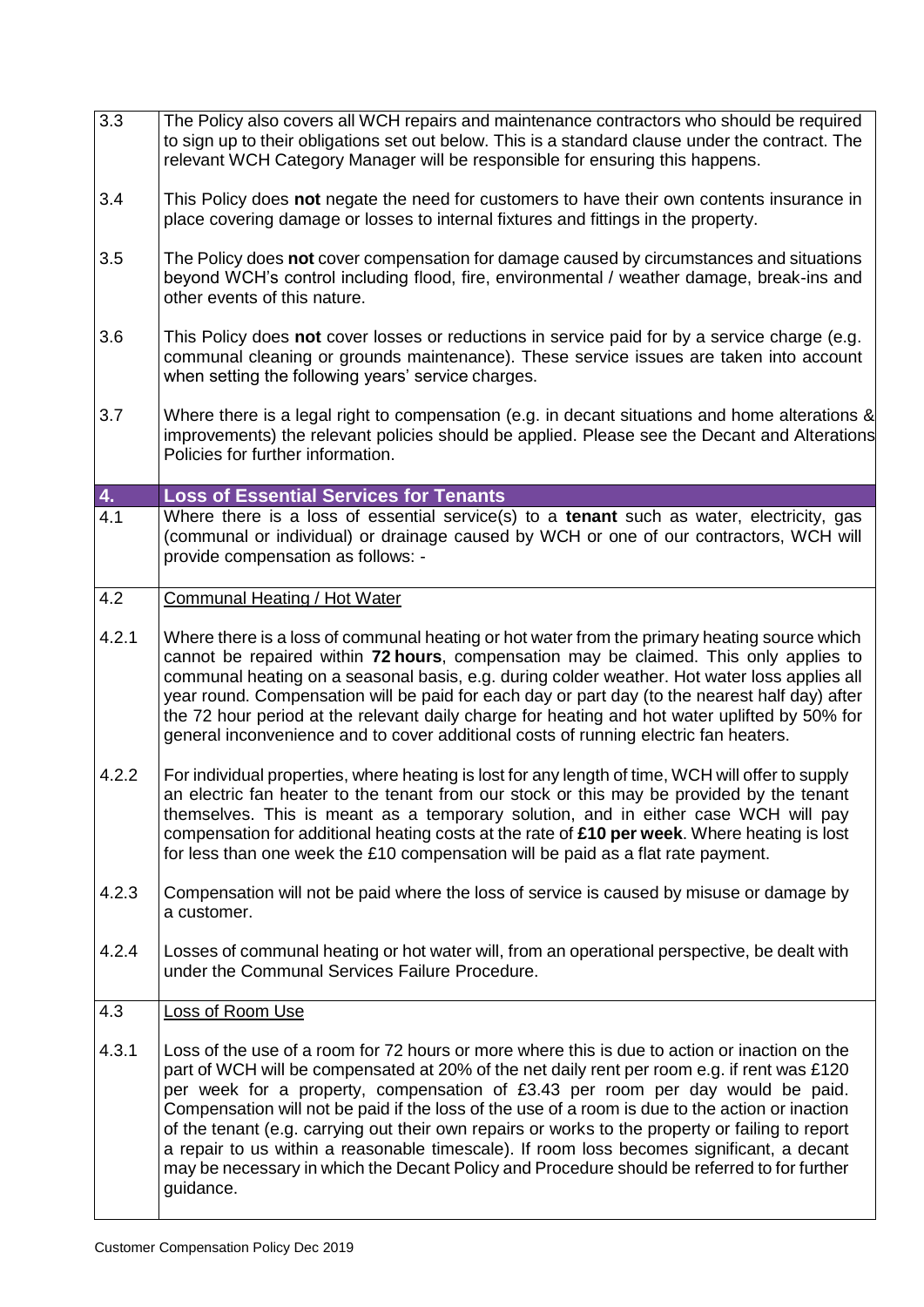| 5.                  | <b>Damage to Customers' Belongings</b>                                                                                                                                                                                                                                                                                                                                                                                                                                                                                                                                                              |
|---------------------|-----------------------------------------------------------------------------------------------------------------------------------------------------------------------------------------------------------------------------------------------------------------------------------------------------------------------------------------------------------------------------------------------------------------------------------------------------------------------------------------------------------------------------------------------------------------------------------------------------|
| 5.1                 | Damage caused by WCH:                                                                                                                                                                                                                                                                                                                                                                                                                                                                                                                                                                               |
| 5.1.1               | Compensation may be claimed for damage to customers' belongings caused by WCH in<br>certain circumstances. In most cases we will require a GRT Operative or Project Surveyor to<br>inspect the damage. Depending on the nature of the damage and the item(s) concerned, we<br>will either repair, replace or offer compensation for the current value of the item; this decision<br>will be made by the Repairs Manager. Compensation will not be paid if the damage was the<br>result of the customer failing to remove belongings from the work vicinity or to keep their losses<br>to a minimum. |
| 5.2                 | Damage caused by a Contractor                                                                                                                                                                                                                                                                                                                                                                                                                                                                                                                                                                       |
| 5.2.1               | Where a WCH contractor has caused damage to a customer's belongings, the customer<br>will make a claim for compensation as at section 9 and the WCH Contract Manager will pass<br>this to the relevant contractor to assess and pay as appropriate.                                                                                                                                                                                                                                                                                                                                                 |
| 5.2.2               | Any incidences of this nature should be reported to us by the customer within 10 working<br>days of the reported incident. The contractor will be expected to reimburse the customer,<br>however the appropriate Service Manager will be responsible for overseeing this to ensure a<br>satisfactory resolution.                                                                                                                                                                                                                                                                                    |
| 6.                  | <b>Missed Appointments</b>                                                                                                                                                                                                                                                                                                                                                                                                                                                                                                                                                                          |
| 6.1                 | Where a WCH operative or contractor has missed two or more repairs or maintenance<br>appointments (due to reasons within our control), we will make a goodwill payment of £40.00<br>to the affected customer. Contractors will sign up to this Policy in agreement before the<br>commercial contact is signed                                                                                                                                                                                                                                                                                       |
| 6.2                 | We will not make a goodwill payment for missed appointments where the customer did not<br>give us access to their home or caused some other delay.                                                                                                                                                                                                                                                                                                                                                                                                                                                  |
| 6.3                 | Compensation will not be paid for customers' loss of earnings (or other out of pocket<br>expenses arising due to missed appointments).                                                                                                                                                                                                                                                                                                                                                                                                                                                              |
| $\boldsymbol{\Phi}$ | <b>General Inconvenience</b>                                                                                                                                                                                                                                                                                                                                                                                                                                                                                                                                                                        |
| $\overline{7.1}$    | We will consider awarding compensation payment for general inconvenience during an incident<br>or complaint. This will be judged on a case by case basis by the relevant Service Manager.                                                                                                                                                                                                                                                                                                                                                                                                           |
| 8.                  | <b>Making a Compensation Claim</b>                                                                                                                                                                                                                                                                                                                                                                                                                                                                                                                                                                  |
| $\overline{8.1}$    | Customers must make a claim for compensation by completing and submitting a feedback<br>form in line with our Customer Feedback Policy. The claim must be made within 5 working<br>days of the issue arising.                                                                                                                                                                                                                                                                                                                                                                                       |
| 8.2                 | It is intended that all claims will be dealt with in the same estimated timeframes as dealing<br>with customer feedback.                                                                                                                                                                                                                                                                                                                                                                                                                                                                            |
| 8.3                 | Compensation amounts will be agreed in line with this Policy.                                                                                                                                                                                                                                                                                                                                                                                                                                                                                                                                       |
| 8.5                 | Compensation for a delayed moving date (new build properties)                                                                                                                                                                                                                                                                                                                                                                                                                                                                                                                                       |
| 8.5.1               | Delays to moving dates can be disruptive and costly for customers. Compensation under this<br>section applies where a prospective customer has been given an offer of a new build property<br>and a designated moving date has been stated within an offer letter. If designated moving in<br>date is delayed by more than 12 weeks, the incoming customer may in some cases receive a<br>week of rent credited to the account for the property as a goodwill gesture.                                                                                                                              |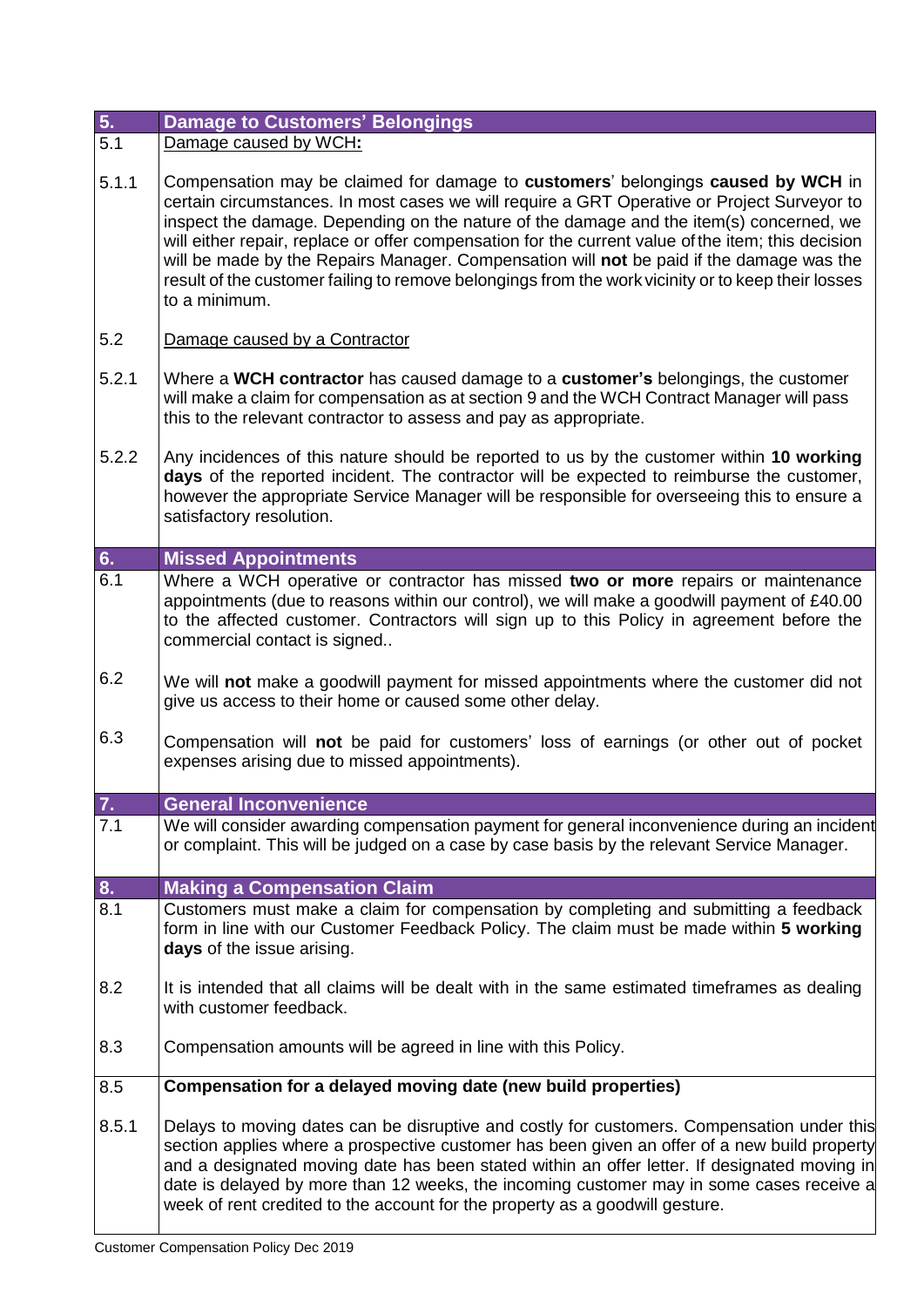| 9.             | <b>Exceptions to awarding compensation</b>                                                                                                                                                                                                                                                                                                                                                                                                                                                                                                                                                 |  |  |  |  |
|----------------|--------------------------------------------------------------------------------------------------------------------------------------------------------------------------------------------------------------------------------------------------------------------------------------------------------------------------------------------------------------------------------------------------------------------------------------------------------------------------------------------------------------------------------------------------------------------------------------------|--|--|--|--|
| 9.1            | Compensation will not be payable in the following circumstances:                                                                                                                                                                                                                                                                                                                                                                                                                                                                                                                           |  |  |  |  |
|                | access to the property has been denied;                                                                                                                                                                                                                                                                                                                                                                                                                                                                                                                                                    |  |  |  |  |
|                | we were not informed within 5 working days of the incident occurring (unless<br>$\bullet$<br>exceptional circumstances prevent this); or                                                                                                                                                                                                                                                                                                                                                                                                                                                   |  |  |  |  |
|                | where there is insurance or insurance should have been put in place by the customer.                                                                                                                                                                                                                                                                                                                                                                                                                                                                                                       |  |  |  |  |
|                |                                                                                                                                                                                                                                                                                                                                                                                                                                                                                                                                                                                            |  |  |  |  |
| 10.            | <b>Payment Methods</b>                                                                                                                                                                                                                                                                                                                                                                                                                                                                                                                                                                     |  |  |  |  |
| 10.1           | Compensation Relating to a Chargeable Service                                                                                                                                                                                                                                                                                                                                                                                                                                                                                                                                              |  |  |  |  |
| 10.1.1         | Where we are awarding compensation for failure to deliver a service for which a customer pays<br>a service charge, the relevant amount will be credited to their service charge account for the<br>following year.                                                                                                                                                                                                                                                                                                                                                                         |  |  |  |  |
| 10.2           | <b>Compensation Relating to a Non-Chargeable Service</b>                                                                                                                                                                                                                                                                                                                                                                                                                                                                                                                                   |  |  |  |  |
| 10.2.1         | The compensation payment method for a non-chargeable service will depend whether or not<br>the customer is in rent arrears at the time the compensation is awarded. If the customer is in<br>rent arrears at this time, some or all of the compensation payment will be transferred to the<br>customer's rent account.                                                                                                                                                                                                                                                                     |  |  |  |  |
| 10.2.2         | If the customer is not in arrears at the time of the compensation claim the member of staff<br>dealing with the claim will obtain the customer's bank details to ensure compensation is paid<br>to the customer within 10 working days of them agreeing to the compensation. If the<br>compensation exceeds the sum of £1000 we need to take additional steps to safeguard our<br>customers from the risk of fraud; in these circumstances we will ask the customer to provide<br>documentary proof (copy of bank statement, image of debit card or cheque book) of the account<br>holder. |  |  |  |  |
| 11.            | <b>Policy Consultation</b>                                                                                                                                                                                                                                                                                                                                                                                                                                                                                                                                                                 |  |  |  |  |
| 11.1           | This Policy was the subject of consultation with the Gateway Membership Team who made a<br>number of suggestions to make the Policy clearer around payments and timescales which have<br>been incorporated above.                                                                                                                                                                                                                                                                                                                                                                          |  |  |  |  |
| 12.            | <b>Monitoring &amp; reporting</b>                                                                                                                                                                                                                                                                                                                                                                                                                                                                                                                                                          |  |  |  |  |
| 12.1           | Data and financial compensation will be collected through our feedback process and reported<br>to EMT as part of the quarterly feedback report from the Customer Experience Manager.                                                                                                                                                                                                                                                                                                                                                                                                       |  |  |  |  |
| 13.            | <b>Related documents</b>                                                                                                                                                                                                                                                                                                                                                                                                                                                                                                                                                                   |  |  |  |  |
|                | <b>Customer Feedback Policy and Procedure</b>                                                                                                                                                                                                                                                                                                                                                                                                                                                                                                                                              |  |  |  |  |
|                | <b>Decant Policy and Procedure</b><br><b>Responsive Repairs Policy</b>                                                                                                                                                                                                                                                                                                                                                                                                                                                                                                                     |  |  |  |  |
|                | Insurance Policy and Procedure                                                                                                                                                                                                                                                                                                                                                                                                                                                                                                                                                             |  |  |  |  |
|                | <b>Customer Recharge Policy and Procedure</b>                                                                                                                                                                                                                                                                                                                                                                                                                                                                                                                                              |  |  |  |  |
|                | Managing Defects with Developers Procedure                                                                                                                                                                                                                                                                                                                                                                                                                                                                                                                                                 |  |  |  |  |
|                | <b>Communal Services Failure Procedure</b>                                                                                                                                                                                                                                                                                                                                                                                                                                                                                                                                                 |  |  |  |  |
|                | <b>Refund of Credit Balances Procedure</b>                                                                                                                                                                                                                                                                                                                                                                                                                                                                                                                                                 |  |  |  |  |
| 14.            | <b>Appendices</b>                                                                                                                                                                                                                                                                                                                                                                                                                                                                                                                                                                          |  |  |  |  |
|                | Appendix 1 - Compensation Summary Table                                                                                                                                                                                                                                                                                                                                                                                                                                                                                                                                                    |  |  |  |  |
| 15             | <b>Approval</b>                                                                                                                                                                                                                                                                                                                                                                                                                                                                                                                                                                            |  |  |  |  |
| Approved by    | GMT 21/11/2019 EMT 11 Dec 2019                                                                                                                                                                                                                                                                                                                                                                                                                                                                                                                                                             |  |  |  |  |
| Review date    | December 2021                                                                                                                                                                                                                                                                                                                                                                                                                                                                                                                                                                              |  |  |  |  |
| Policy 'owner' | <b>Customer Experience Manager</b>                                                                                                                                                                                                                                                                                                                                                                                                                                                                                                                                                         |  |  |  |  |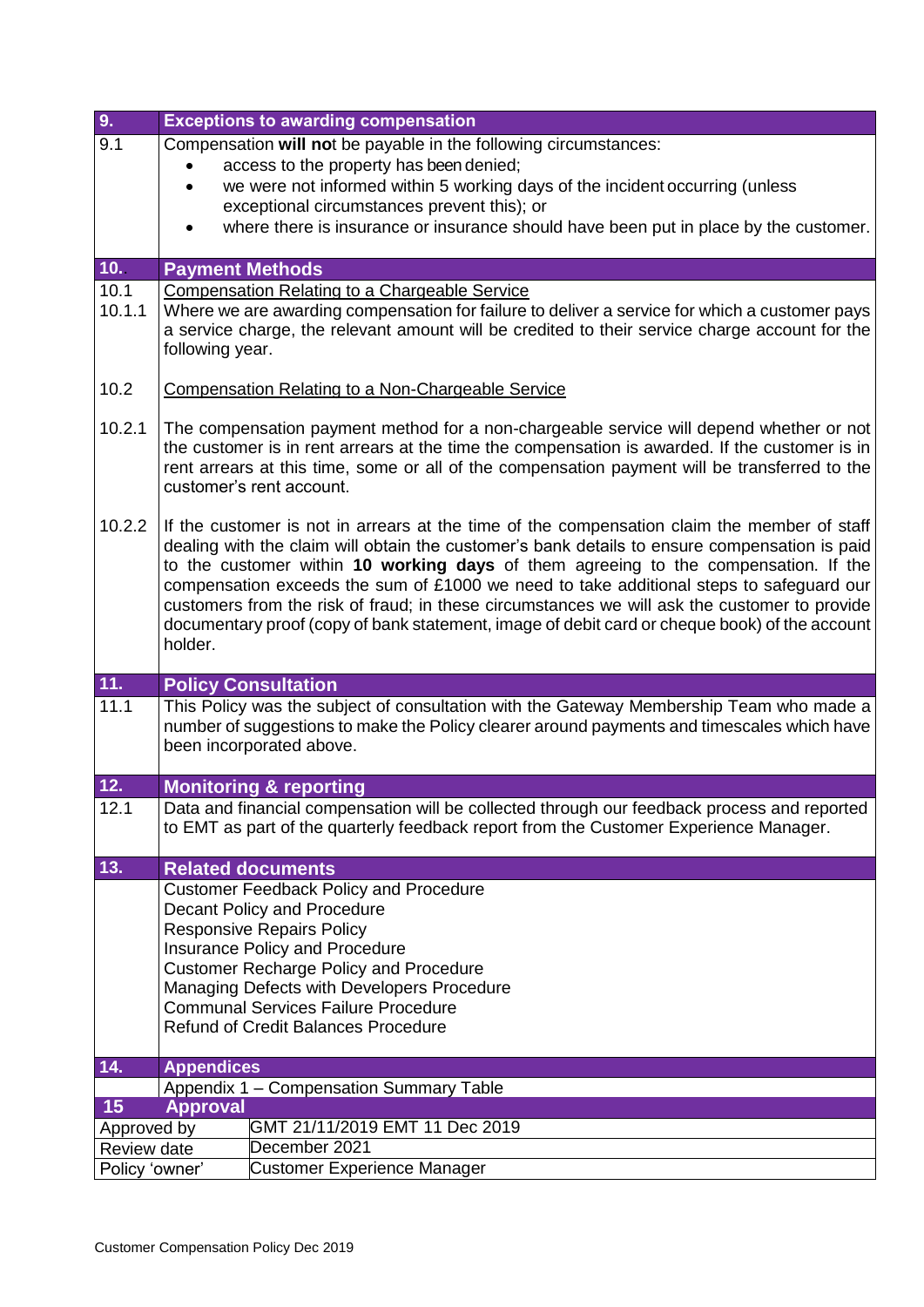| <b>Type of Claim</b>                                                         | <b>Amount of Compensation</b>                                                                                   | <b>Housing Ombudsman Advice</b>                                                                                                                                                                     | Timescale of payment (in best case<br>scenario)                                                                                                 |
|------------------------------------------------------------------------------|-----------------------------------------------------------------------------------------------------------------|-----------------------------------------------------------------------------------------------------------------------------------------------------------------------------------------------------|-------------------------------------------------------------------------------------------------------------------------------------------------|
| Damage to Property<br>Fabric/Structure                                       | Reasonable compensation to make good the<br>damage.                                                             | Financial compensation for costs which has<br>been reasonably incurred by a complainant,<br>which would not have been necessary if the<br>service failure or maladministration had not<br>occurred. | Following agreed and authorised<br>claim for compensation and<br>receiving correct and full bank<br>details - payment within 10 working<br>days |
| Loss of Communal<br>Heating (more than 72<br>hours) during colder<br>weather | Relevant daily charge uplifted by 50%.<br>(In colder months) offer electric fan heater and<br>pay £10 per week. | Financial compensation for costs which has<br>been reasonably incurred by a complainant,<br>which would not have been necessary if the<br>service failure or maladministration had not<br>occurred. | Following completion of works and<br>receiving correct and full bank<br>details - payment within 10 working<br>days                             |
| Loss of individual<br>heating                                                | Offer of electric fan heater and pay £10 per<br>week.                                                           | Financial compensation for costs which has<br>been reasonably incurred by a complainant,<br>which would not have been necessary if the<br>service failure or maladministration had not<br>occurred. | Following completion of works and<br>receiving correct and full bank<br>details - payment within 10 working<br>days                             |
| Loss of Communal Hot<br>Water (more than 72<br>hours)                        | Relevant daily charge uplifted by 50%.                                                                          | Financial compensation for costs which has<br>been reasonably incurred by a complainant,<br>which would not have been necessary if the<br>service failure or maladministration had not<br>occurred. | Following completion of works and<br>receiving correct and full bank<br>details - payment within 10 working<br>days                             |
| Loss of Room Use                                                             | 20% of net daily rent per room.                                                                                 | Financial compensation for costs which has<br>been reasonably incurred by a complainant,<br>which would not have been necessary if the<br>service failure or maladministration had not<br>occurred. | Following completion of works and<br>receiving correct and full bank<br>details - payment within 10 working<br>days                             |